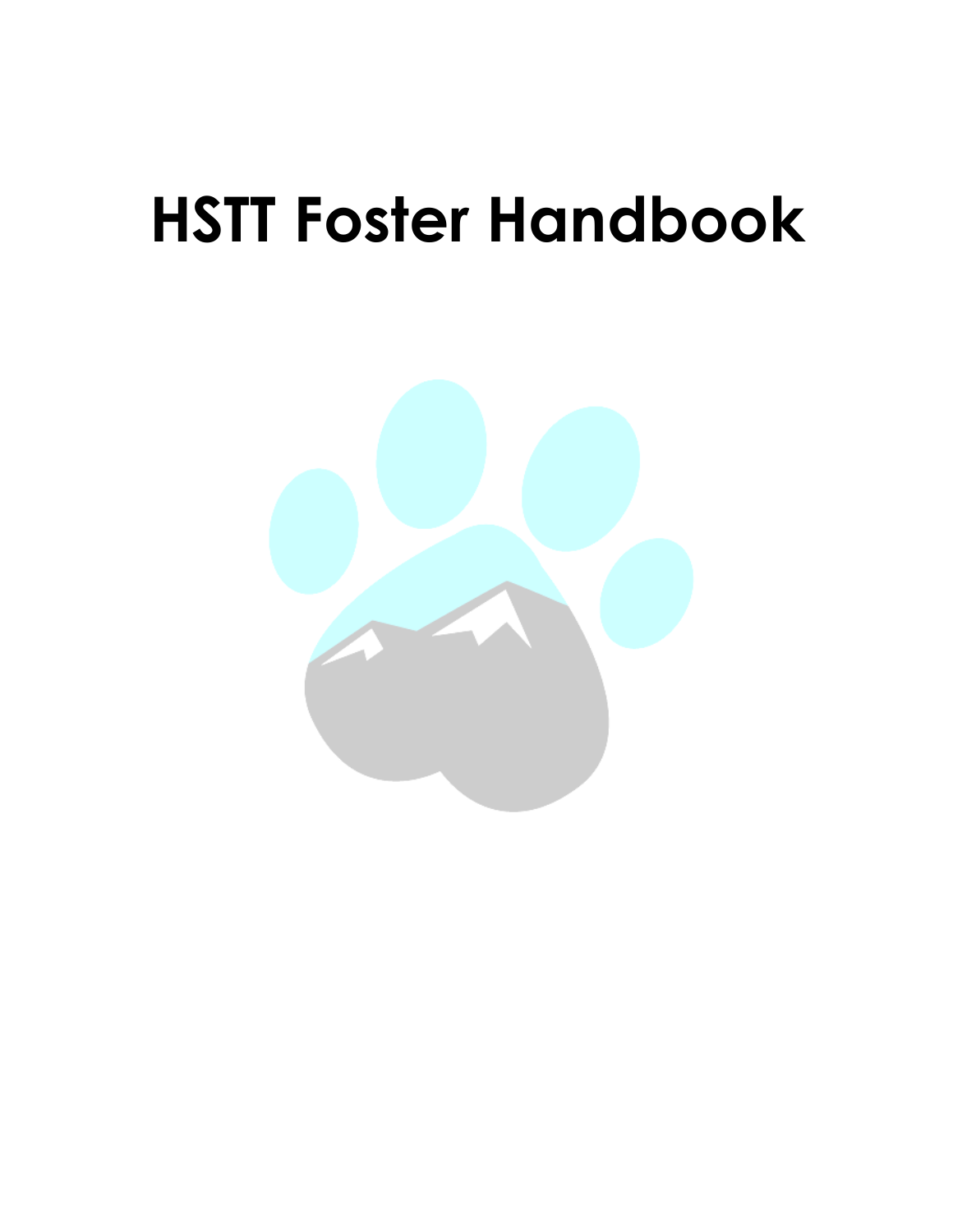## **Table of Contents**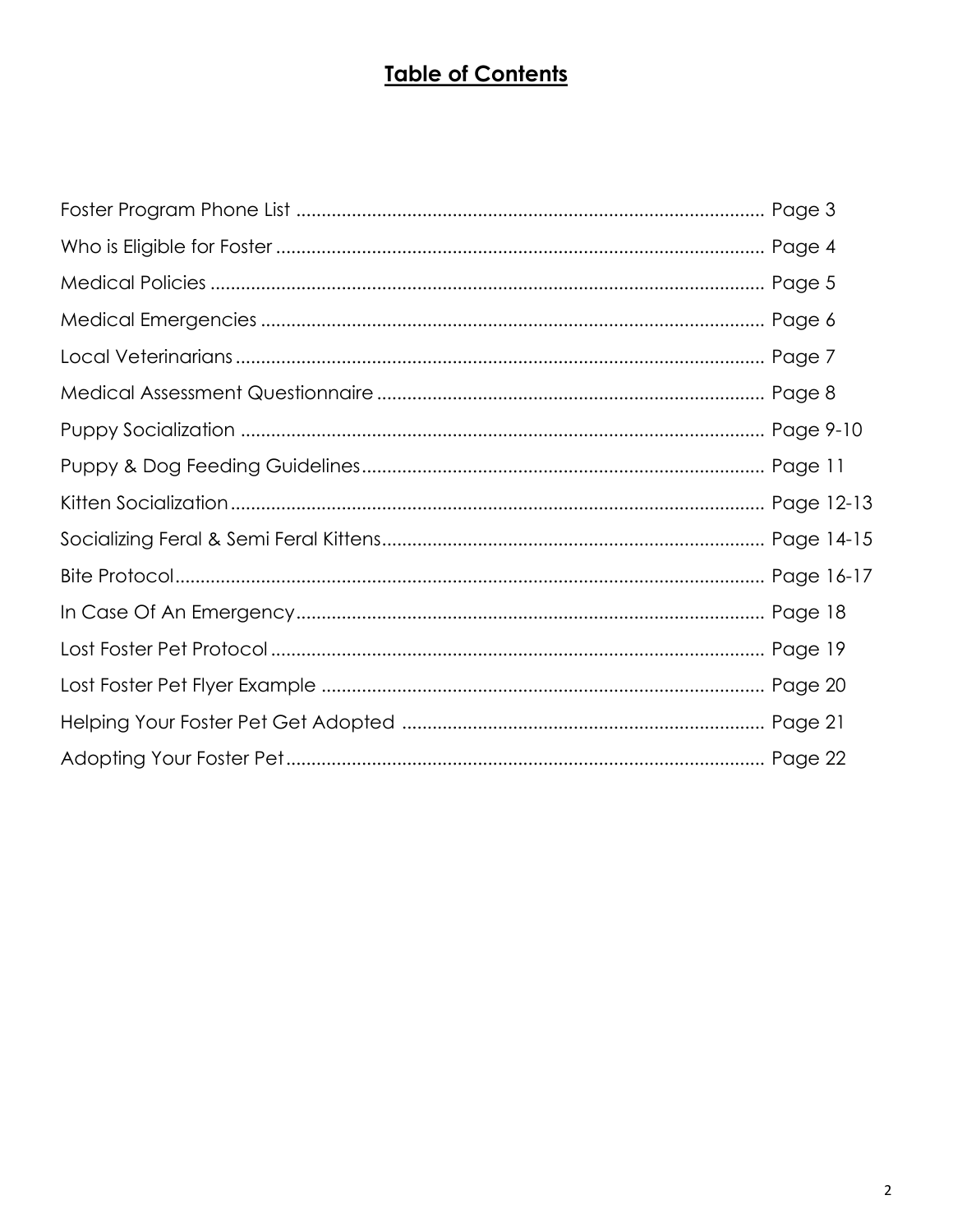### **Foster Program Phone List**

*\*If you have a question or there is an emergency with your foster animal please call in this order*

## **1) HSTT Main Shelter Line (530) 587-5948**

**2) Samantha Laroche,** Foster Programs Manager

530-582-7719 direct office line

## **3) Emergency Foster Phone (530) 562-7000**

#### **In the event of an emergency and the Emergency Foster Phone or the Foster Program Manager can't be reached:**

**1) Erin Ellis**, Director of Community Engagement

530-582-2472 direct office line

530-587-0667 personal cell, do not give out and only use in an emergency

**2) Emily Holmes**, Animal Programs Director

530-582-2485 direct office line

530-908-1475 personal cell, do not give out and only use in an emergency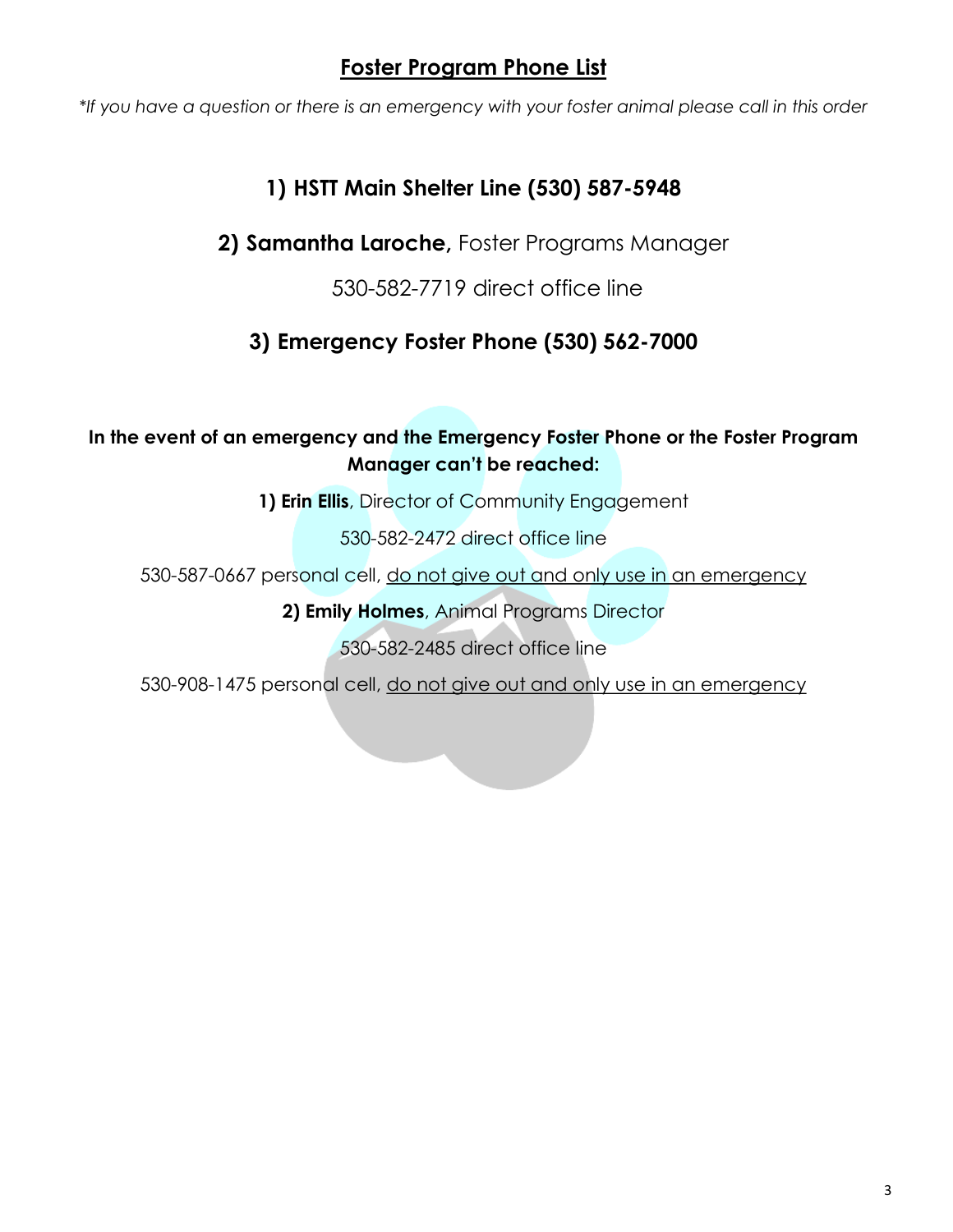## **What Animals Are Eligible For Foster**

- Juveniles: Puppies & Kittens under 6 months old that haven't been spayed/neutered
- Animals requiring medical care or monitoring
- Animals experiencing shelter stress
- Senior pets
- Any animals with special needs
- Healthy, behaviorally normal adult dogs in times of shelter overcrowding
- Long term shelter residents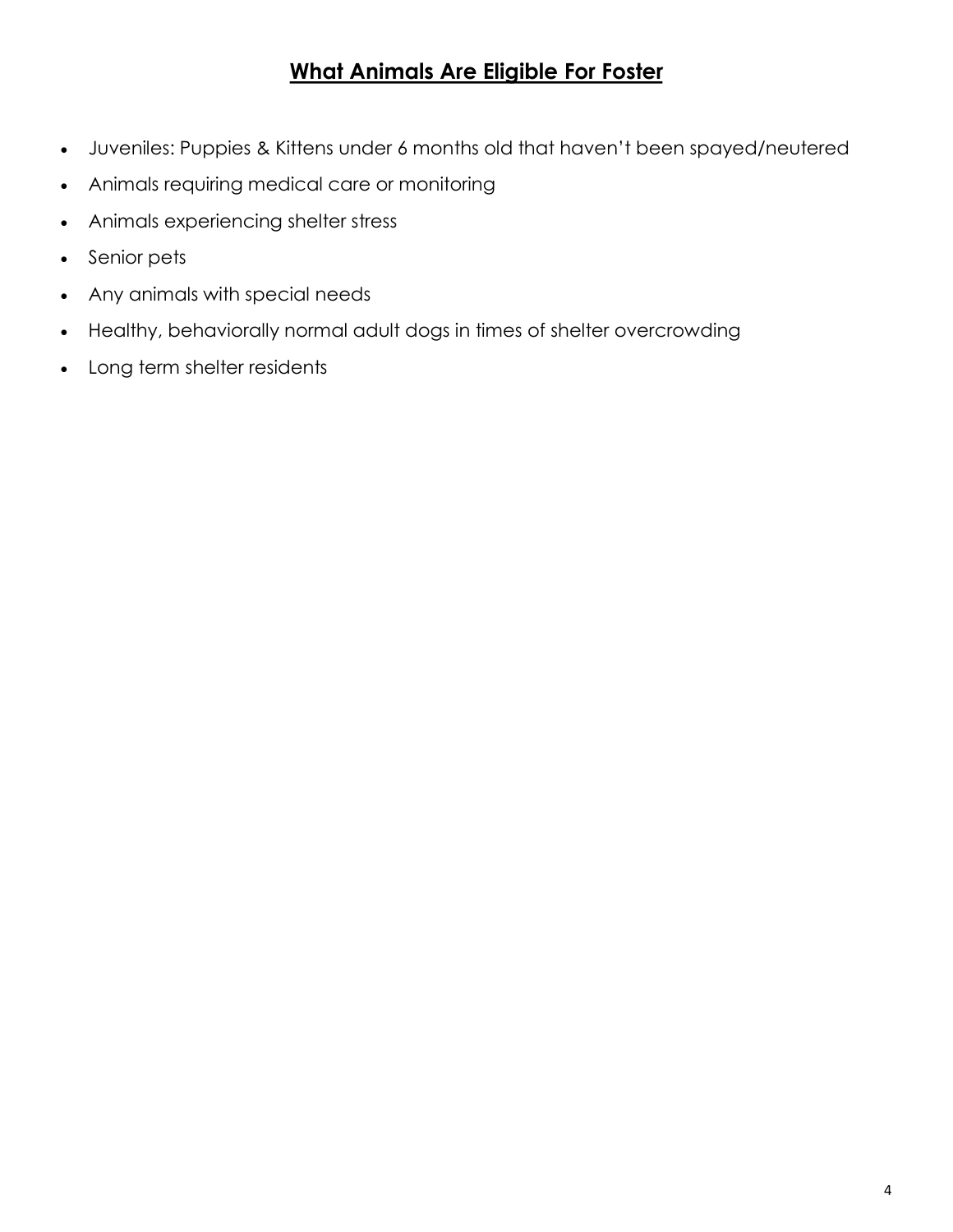## **Medical Policies**

#### **Vaccination protocol:**

All puppies and dogs over 4 weeks get Bordetella- once All puppies under 20 weeks get DAPP every two weeks until 20 weeks of age All dogs over 4 months get DAPP and a booster of DAPP in two weeks All dogs over 3 months get Rabies- good for one year All dogs over 6 months get a Heartworm test All dogs get at least one round of pyrantel de-wormer. For puppies it's administered every 2 weeks up to 3 times or until adopted

All kittens under 16 weeks get FVRCP every two weeks until 16 weeks of age All cats over 16 weeks get FVRCP and then a booster FVRCP vaccine in two weeks All cats over 3 months get Rabies- good for one year All kittens and cats are tested for FelV/fiv All cats get at least one round of pyrantel de-wormer. For kittens it's administered every 2 weeks up to 3 times or until adopted

**DAPP**: Distemper (D), Adenovirus type 1 & 2 (A), Parvo (P), Parainfluenza (P) **FVRCP**– Feline rhinotracheitis virus (FVR), Calicivirus (C), Panleukopenia (P)

#### **Before going home every dog/puppy has:**

- Been altered (spayed/neutered)
- Bordatella vaccine
- DAPP vaccine

*\*if it's a puppy, the puppy will be vaccinated up to the point it can be. It's the responsibility of the new owner to get the puppy it's booster shots.* 

- Rabies Vaccine (over 3 months old)
- Microchip
- De-wormer
- Heartworm Test

*\*if it's a puppy under 6 months no heartworm test will be given. Heartworm is only detectable in pups over 6 months of age.* 

#### **Before going home every cat/kitten has:**

- Been altered (spayed/neutered)
- FVRCP vaccine
- Rabies vaccine (over 3 months old)
- FIV/FELV test
- De-wormer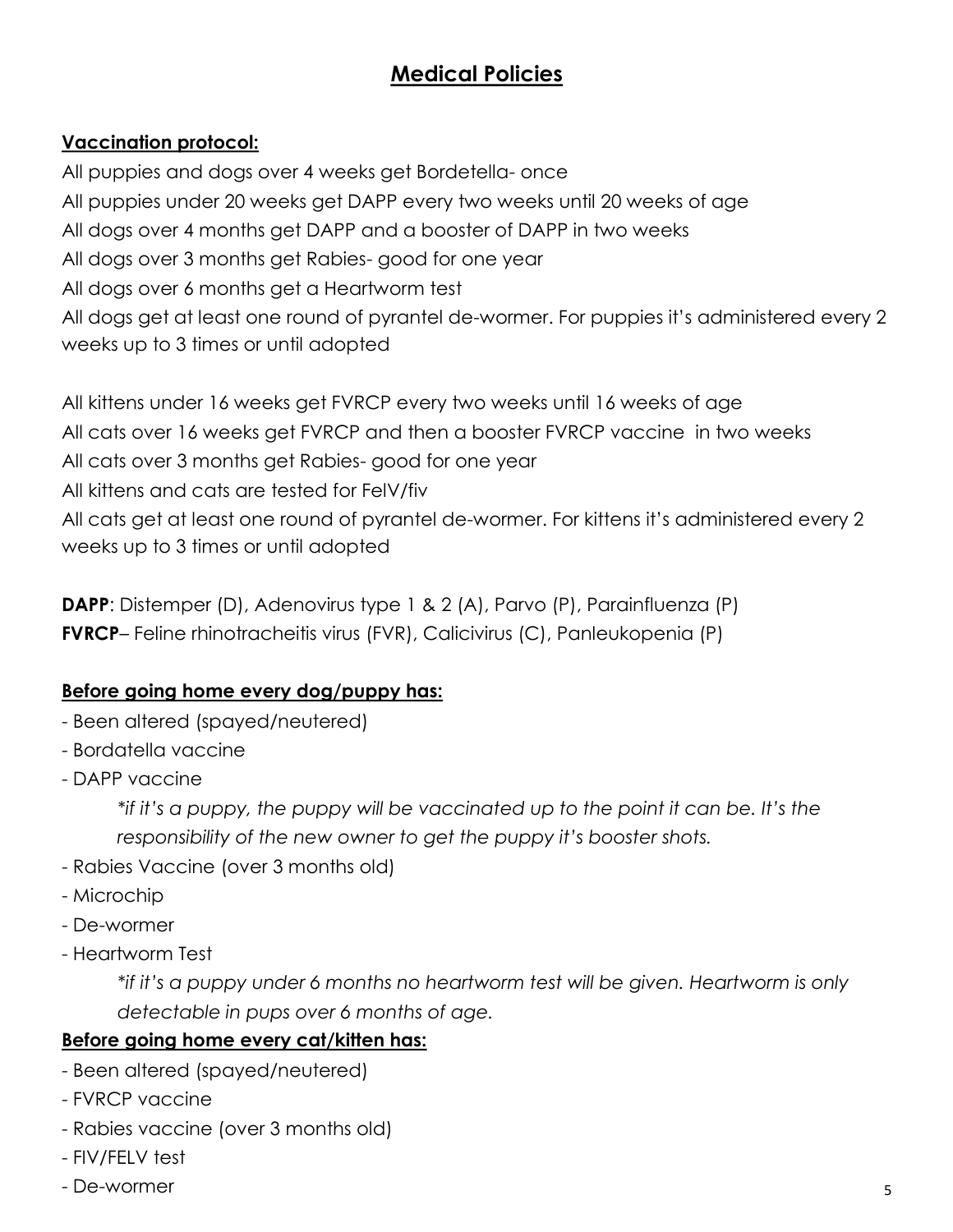## **Medical Emergencies**

Please notify HSTT's Foster Manager immediately by phone, 530-562-7000, if your foster pet displays any of the following symptoms:

- Lack of appetite
- Consistent diarrhea for more than 3 consecutive episodes
- Vomiting
- Weight loss
- Lack of bowel movement for more than 48 hours
- Not breathing or labored breathing
- Signs of extreme dehydration: dry gums, weakness, vomiting, not urinating, loss of skin elasticity
- Lethargy or inability to stand
- Unconsciousness or unable to wake up
- Cold to the touch
- Patches of hair loss
- Broken bones
- Any trauma: hit by a car, dropped, stepped on
- A large wound or profuse bleeding that doesn't stop when pressure is applied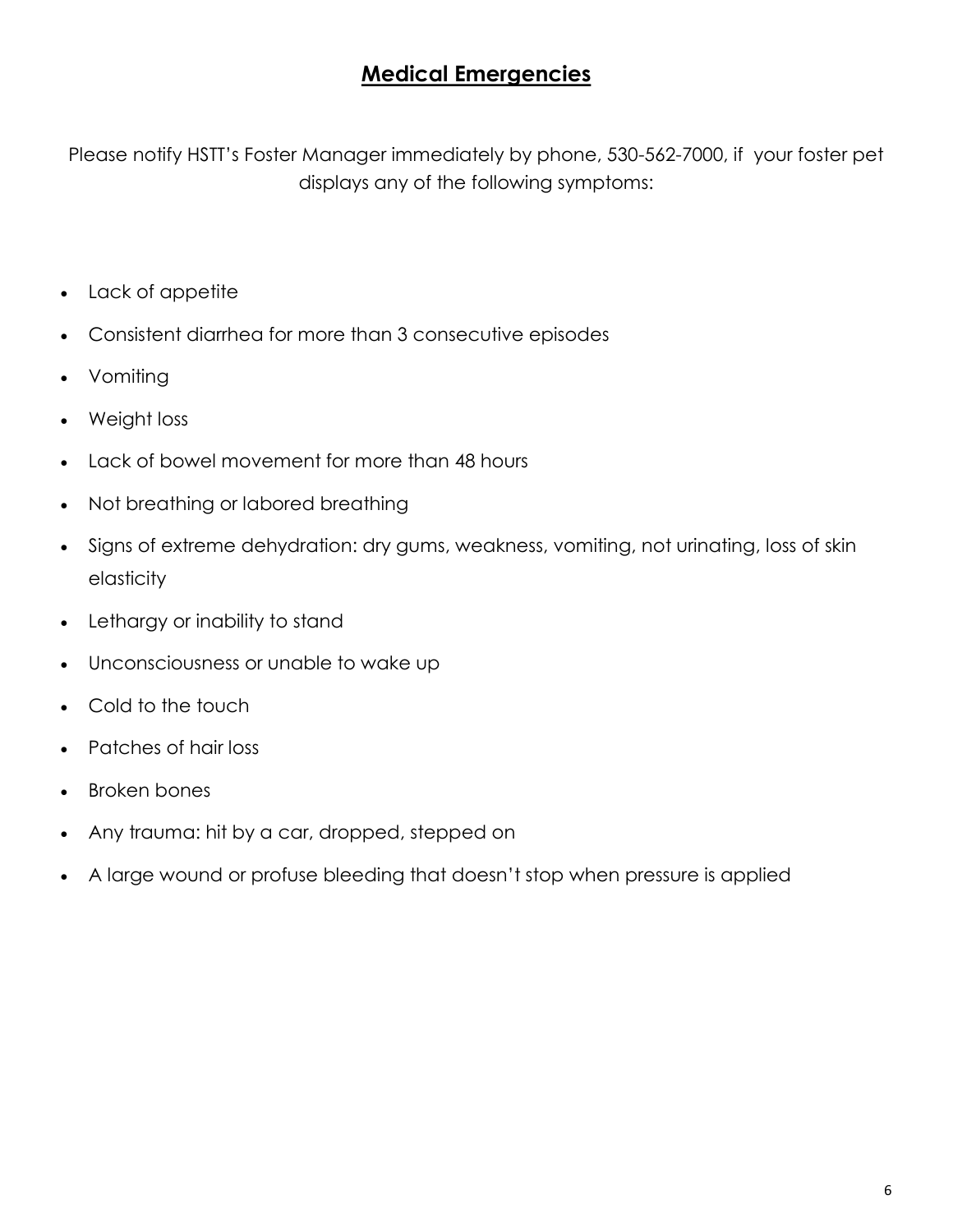## Local Vets That Work With HSTT\*

*In the event of an emergency*

## Burton Creek Veterinary Clinic

Dr. Brian Buckton, DVM 2933 Lake Forest Road #2 Tahoe City, CA 96145 (530) 583-8587

## Doctors Office for Pets

Dr. Gina Kang, DVM 10939 Industrial Way, Truckee, CA 96161 (530) 587-5144

## Donner-Truckee Veterinary Hospital

Dr. Craig Machado, DVM 9701 California 267, Truckee, CA 96161 (530) 587-4366

## Sierra Pet Clinic of Truckee

Dr. Twyla Sperka, DVM 10411 River Park Pl, Truckee, CA 96161 (530) 587-7200

## Tahoe Integrative Vet Care

Dr. Wendy Robinson, DVM - Holistic Veterinary Care 12068 Donner Pass Road, Truckee, CA 96161 (530) 582-1133

## Emergency Vet Care

Sierra Vet Specialists- Open 24hrs/day, 7 days a week 555 Morrill Avenue, [Reno, Nevada 89512](https://goo.gl/maps/4UZeQTxp9r62) 775-358-8555

Donner-Truckee Veterinary Hospital \*weekends only

Dr. Craig Machado, DVM 9701 California 267, Truckee, CA 96161 (530) 587-4366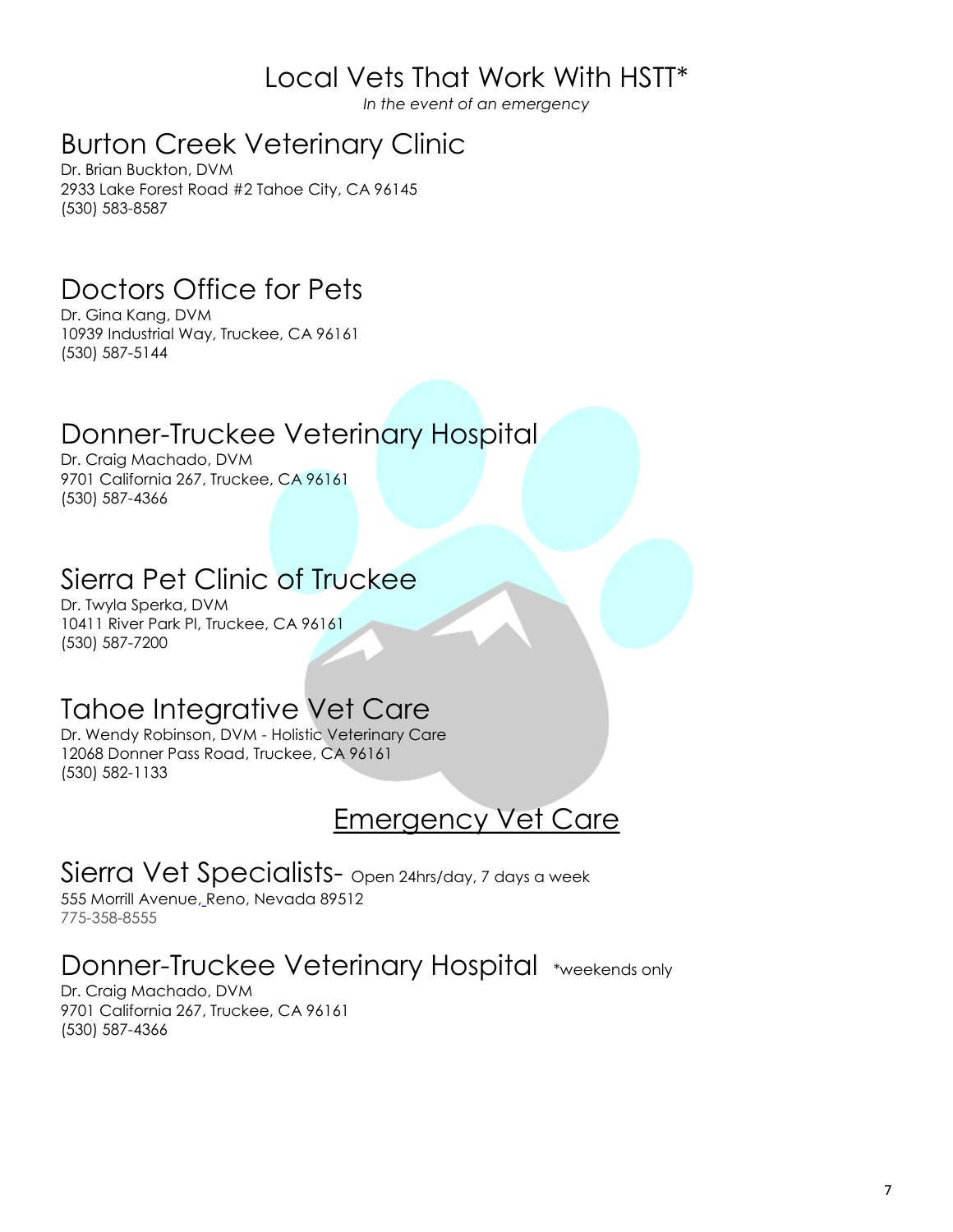## **Medical Assessment Questions**

Questions to review if you have concerns about your foster animal

| When was your foster animal last normal?               |  |  |
|--------------------------------------------------------|--|--|
|                                                        |  |  |
|                                                        |  |  |
| Decreased? Anorexic?                                   |  |  |
|                                                        |  |  |
|                                                        |  |  |
| <b>Drinking</b> normally? ______________               |  |  |
| Decreased?                                             |  |  |
|                                                        |  |  |
|                                                        |  |  |
| Energy level? _____                                    |  |  |
| Normal? Decreased? Lethargic?                          |  |  |
|                                                        |  |  |
| Attitude?                                              |  |  |
| BAR(Bright/Alert/Responsive)?                          |  |  |
| QAR (Quiet/Alert/ Responsive)? Depressed?              |  |  |
|                                                        |  |  |
| Urinating and defecating normally?                     |  |  |
| *If diarrhea - soft formed? Watery? bloody? Amount?    |  |  |
| Urinating more frequently? Amount of urine? Straining? |  |  |

**Gum color**? Pink and moist? Pale? Brick red?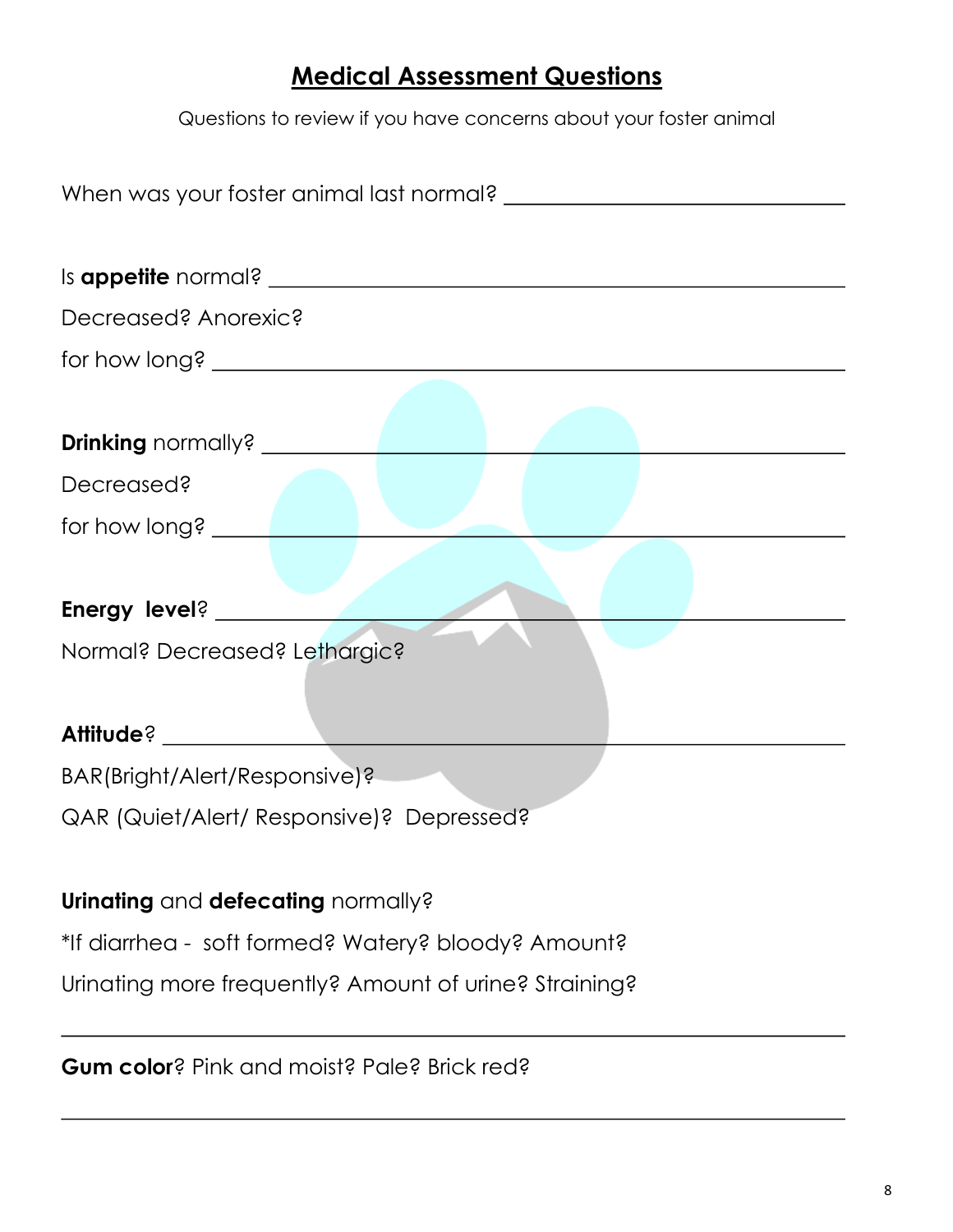## **Off to the right start: Puppies and the critical period of socialization**

The greatest window of learning in a dog's life starts – and finishes – early: it opens around 3 weeks of age and closes around 14 weeks. This period allows puppies to be exposed to a wide variety of sights, sounds, smells and sensations without becoming fearful. Why does this matter? Because puppies who miss out on these experiences may never learn to be comfortable around unfamiliar things, paving the way for anxiety, fear and aggression later on in life. While socializing puppies takes time and effort, such efforts are well-spent and can be very enjoyable at the same time. Follow these steps to give your puppy the best start possible:

- 1. **Handling**: Young puppies should be cuddled and handled daily by as many different people as possible. Keep the contact gentle and pleasant for the pup. Hold the puppy in different positions (never harsh or punitive positions), gently touch their feet, rub their muzzle, stroke their back and sides, look in the ears…try to handle the pup's body in as many ways as possible. This is done most easily when the puppy is very young, before her eyes and ears are fully open (7-10 days from birth), but can also be accomplished in the first 1-2 months.
- 2. **Sound sensitivity:** Acclimate your puppy to lots of different sounds, being careful not to overwhelm them with too much noise too fast. Expose them to kitchen sounds, telephones ringing, children playing, sportscasters yelling on TV, radios playing and so on.
- 3. **Food bowl exercises:** Teach your puppy to enjoy having people approach their bowl while they're eating. How? Walk up to your pup during their dinner-time, drop an even-tastier treat into her bowl and walk away. Repeat (once or twice during each meal) until puppy is visibly excited about your approach. Walk up, pick up her bowl, put in a treat, give bowl back, walk away. These exercises are designed to prevent resource-guarding, which occurs when dogs feel anxious about others approaching their own valued resources.
- 4. **Teach your puppy to be alone:** Puppies must learn to tolerate being alone (completely separate from other people and animals) each and every day so as to avoid developing separation anxiety later in life.
- 5. **Prevent aggression:** There is no need to "show the dog who's boss" or try to "dominate" them. This includes pinning the dog down, "scruffing" him or popping his leash. Confrontational approaches like these frequently backfire and create the very aggression dogs owners seek to avoid. Focus on rewarding correct behavior and preventing undesirable behavior to teach your puppy human rules and build a trusting relationship.
- 6. **Socialization:** Expose your pup to new people every day, keeping the interactions pleasant and unthreatening. Focus especially on setting up pleasant encounters with unfamiliar men and well -behaved children. Also expose the puppy to different surfaces, textures and objects.
- 7. **Bite inhibition:** Provide plenty of appropriate toys to redirect puppy mouths to appropriate outlets. Remember that this is how puppies explore their world…don't take it personally! When puppies bite too hard during play, making a sudden noise ("Ow!") and ending the game will help them learn to use their mouths gently. Never squeeze puppies' mouths shut, yell at them or hold them down: this will frighten them and likely make biting worse!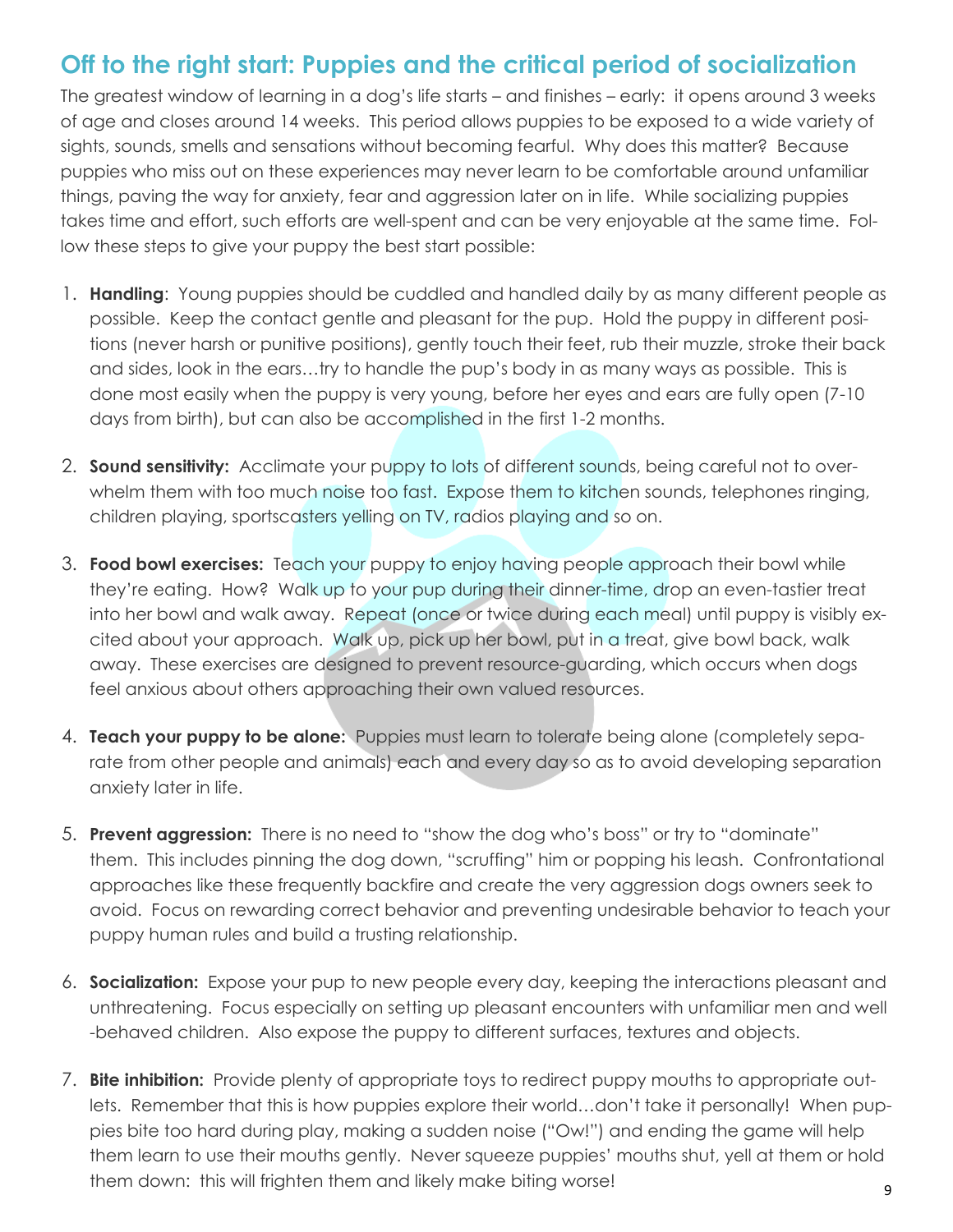#### **Housetraining for dogs & puppies:**

You can begin to housetrain a puppy at 8 weeks of age. Even if you bring home an adult dog who is housebroken, you will want to follow these guidelines until your foster dog adjusts to his new situation and to your schedule.

Determine where you want your foster animal to eliminate– it could be the backyard, side yard or an indoor spot like a puppy pad. Then take him there every time with a spoken command, such as "go potty". Take him out when he wakes up, after he eats or drinks, after a play session, or at least every 2 hours. Puppies should go out every 45 minutes until you learn their pattern.

Stand with him for 5 minutes. If he eliminates, reward him with treats and/or praise. If he doesn't go in 5 minutes, take him back inside and try every 15 minutes until he goes. Every time he goes, make sure you reward him.

Supervise the puppy closely while you're inside. If he starts to sniff the floor, or even squats to go, interrupt with a calm "Oops," scoop him up quickly and take him to the approved spot and praise when he finishes. If he eliminates in the house while you're not paying attention, don't correct him– it's not his fault. Clean it up and go back to your schedule. Use an odor neutralizer to get rid of the smell. Never put the dogs face in his mess or tell at him; he won't understand you, and you will only be teaching him to fear.

#### **Crate Training for dogs & puppies:**

Crates provide safe havens for dens for dogs. They calm them and can help prevent destructive chewing, barking and housetraining mistakes. Puppies should not be crated for more hours than they are months old, plus one. For example, a 4 month old pup should not be crated longer than 5 hours.

How long an adult dog can be crated will depend on many factors. For example, if your foster dog was left outside, he has never been required to hold it for any period of time. It will take time for this dog to learn to hold it, and you will need to start slowly. Older dogs and dogs with some medical conditions may only be able to successfully hold it for short periods of time. Rigorous exercise should be given before and after any long periods in the crate, and good chew toys should be in the crate at all times. You may want to crate your new foster dog for the first few nights in your bedroom– most of them feel more secure in their crate and it protects your house from accidents.

Crates should never be used as a means of punishment; they're not to be used for keeping puppies under 6 months out of mischief all day either. Crates should be thought of as dog playrooms, just like child playrooms with games and toys. It should be a place dogs like to be and feel safe and secure.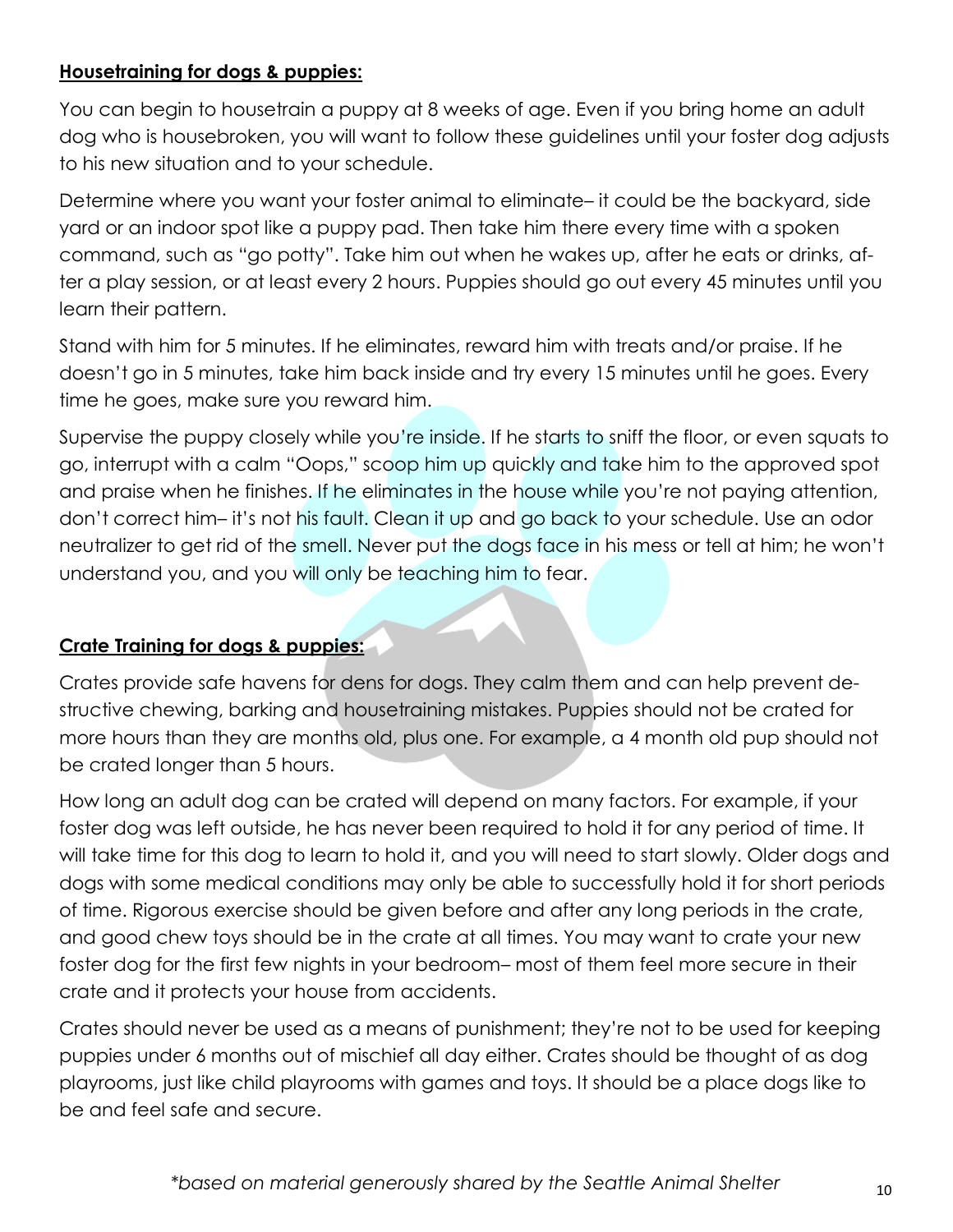## **Foster Puppy & Dog Feeding Guidelines**

| <b>Adult Dog</b>  | Amount per Feeding-2x/day |
|-------------------|---------------------------|
| $2-10$ lbs        | $1/4$ CUD                 |
| $\vert$ 11-25 lbs | $1/3 - 1/2$ cup           |
| $26 - 50$ lbs     | $1/2-1$ cup               |
| $51-75$ lbs       | $ 1 - 1 $ $1/2$ Cups      |
| $76$ lbs +        | $11/2-2$ cups             |

| Puppies (8 weeks-6 months) | Amount per Feeding-3x/day |
|----------------------------|---------------------------|
| $2-10$ lbs                 | $1/4$ CUP                 |
| $11-25$ lbs                | $1/3$ cup                 |
| 26-50 lbs                  | $3/4$ $CUD$               |
| $51 - 75$ lbs              | $ 2/3$ cup                |

| Puppies (4 weeks-7 weeks) | Amount per Feeding-4x-5x/day |
|---------------------------|------------------------------|
| $2-10$ lbs                | $1/4$ CUD                    |
| $11-25$ lbs               | $1/3$ cup                    |
| 26-50 lbs                 | $ 3/4$ cup                   |
| 51-75 lbs                 | $2/3$ cup                    |

\*If your foster animal has loose stool, fiber and probiotics can be added to their food at meal times. Fiber and probiotics are available at the shelter.

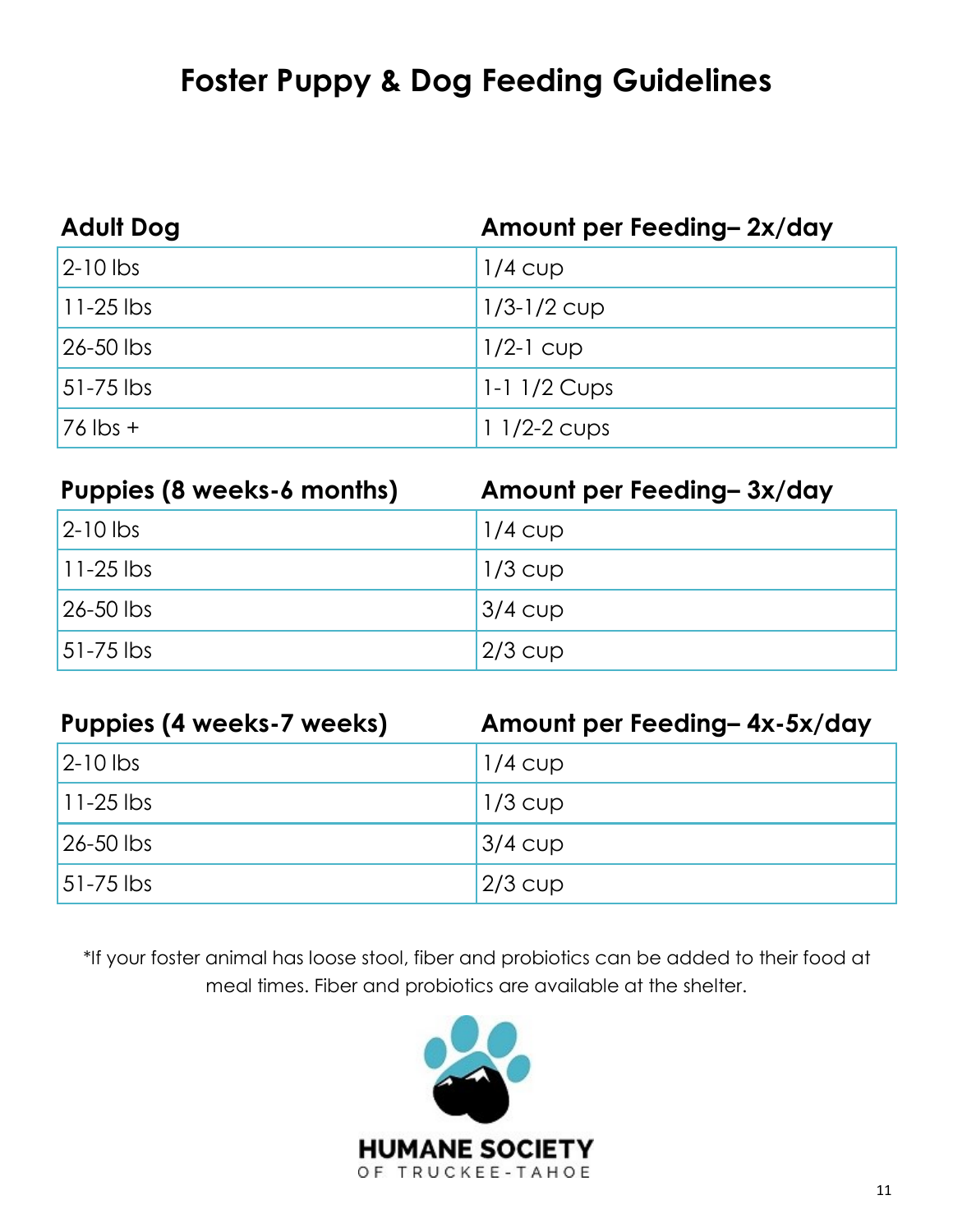## **Kitten Socialization**

You play a vital role, in a kittens socialization: By petting, talking to and playing with your new kitten, you can help them develop good "people skills."

Here are general guidelines for kittens' stages of development that provide an outline of what to expect during their first 18 months of life.

### **Birth to two weeks: your kitten's neonatal period**

- Kitten learns to orient toward sound.
- Eyes begin opening; they are usually open by two weeks of age.
- Competition for rank and territory begins. Separation from mother and littermates at this point can lead to poor learning skills and aggression toward people and other pets.

*\*Kittens who are gently handled 15 to 40 minutes a day during their first seven weeks are more likely to develop larger brains.*

### **Two to seven weeks: your kitten becomes social**

By the third week, sense of smell is well-developed, and kitten can see well enough to find her mother.

- By the fourth week, sense of smell is fully mature and sense of hearing is well-developed. Kitten starts to interact with littermates and can walk fairly well. The teeth start to come in.
- By the fifth week, eyesight is fully mature, and kitten can run, place her feet precisely, avoid obstacles, stalk and pounce and catch "prey" with her eyes.
- Kitten starts to groom herself and others.
- By the sixth and seventh weeks, kitten begins to develop adult sleeping patterns, motor skills and social interaction abilities.

*\*Kittens are usually weaned at six to seven weeks, but they may continue to suckle for com*fort as their mother gradually leaves them for longer periods of time. Orphaned kittens, or *those weaned too soon, are more likely to exhibit inappropriate suckling behaviors later in life, such as sucking on blankets, pillows or your arm. Ideally, kittens should stay with their littermates (or other "role-model" cats) for at least 12 weeks.*

### **Seven to 14 weeks: the time your kitten will play the most**

- Social and object play increases kitten's physical coordination and social skills. Most learning is by observation, preferably of their mother.
- Social play includes belly-ups, hugging, ambushing and licking.
- Object play includes scooping, tossing, pawing, mouthing and holding.
- Combined social/object play includes tail chasing, pouncing, leaping and dancing.

### **Three to six months: your kitten starts ranking the household**

 Kitten is most influenced by their "litter," which may now include playmates of other species.

Kitten begins to see and use ranking (dominance or submission) within household, including humans.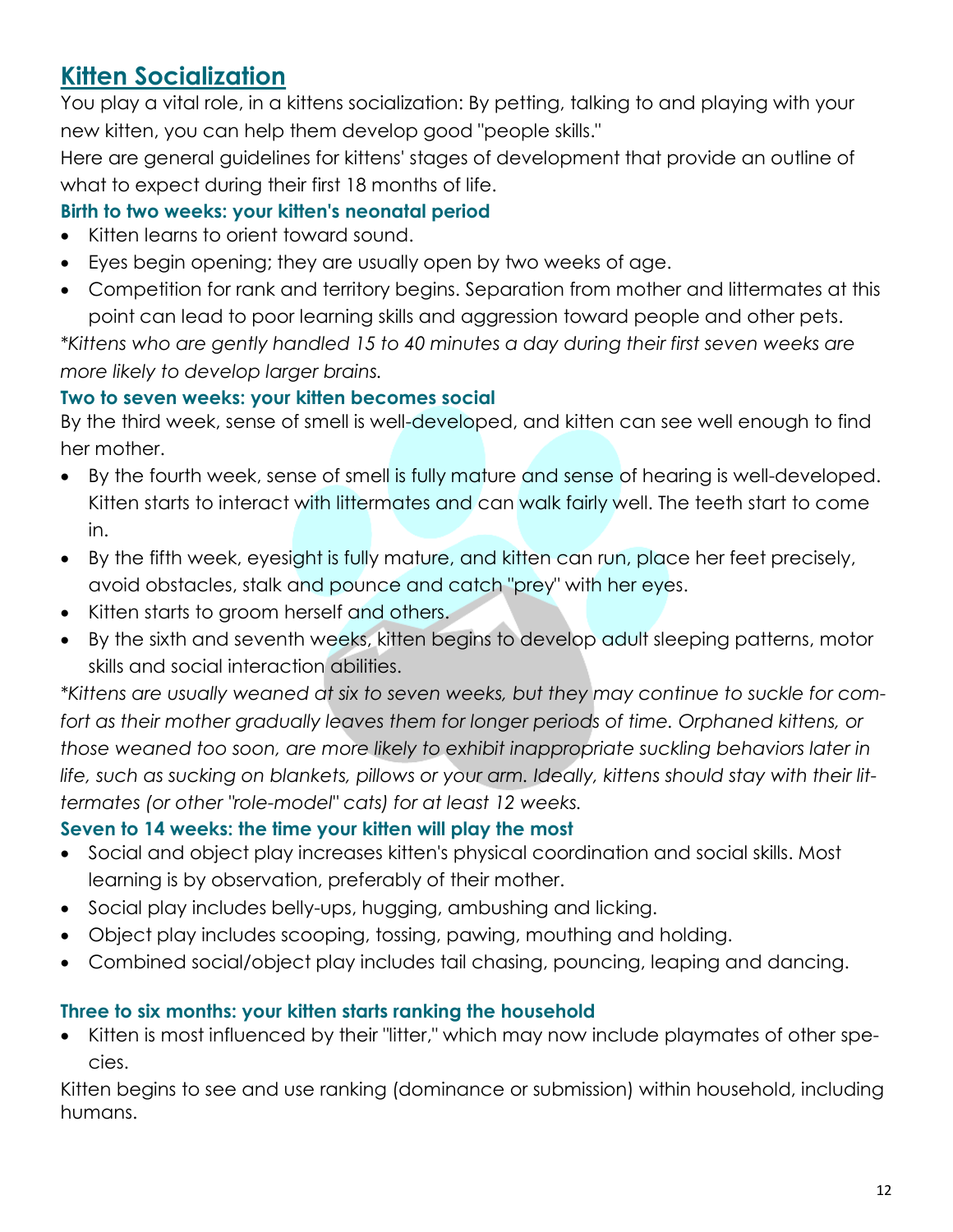#### **Six to 18 months: your kitten is an adolescent**

Kitten increases exploration of dominance, including challenging humans.

*\*If not [spayed or neutered,](http://www.humanesociety.org/issues/pet_overpopulation/facts/why_spay_neuter.html?credit=web_id142478809) kitten experiences beginnings of sexual behavior.*

#### **All Stages: Interactions are important to your kitten**

Kittens orphaned or separated from their mother and/or littermates too early often fail to develop appropriate "social skills," such as learning how to send and receive signals, what an "inhibited bite" (acceptable mouthing pressure) means, how far to go in play-wrestling and so forth.

Play is important for kittens because it increases their physical coordination, social skills and learning limits. By interacting with their mother and littermates, kittens explore the ranking process ("who's in charge") and also learn "how to be a cat."

Kittens who are gently handled by people 15 to 40 minutes a day during the first seven weeks are more likely to develop larger brains. They're more exploratory, more playful and better learners. Skills not acquired during the first eight weeks may be lost forever.

While these stages are important and fairly consistent, a cat's mind remains receptive to new experiences and lessons well beyond kittenhood. Most cats are still kittens, in mind and body, through the first two years of life.

*Adapted from material originally developed by applied animal behaviorists at the Dumb Friends League, Denver, Colorado*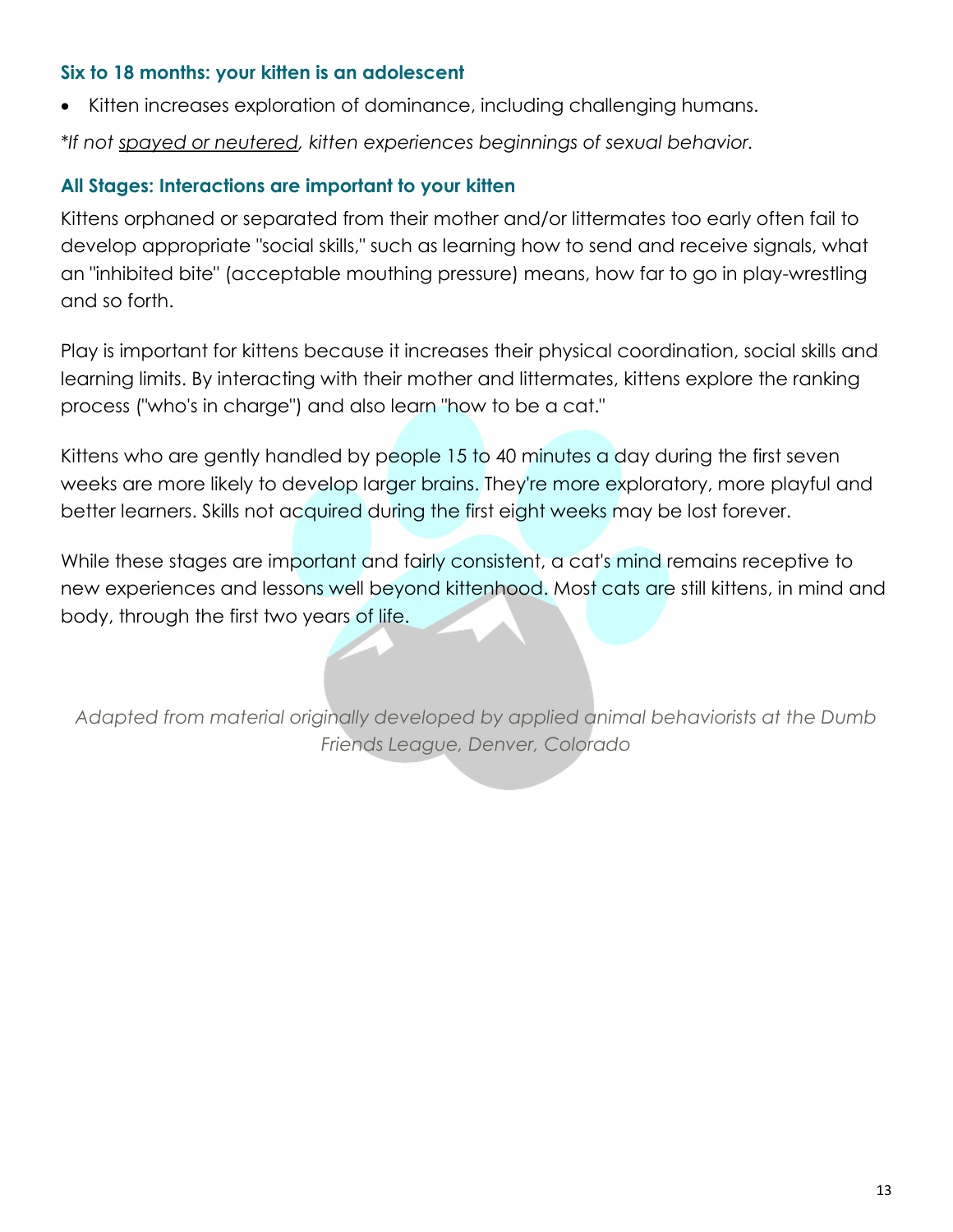## **How to Socialize a Feral or Semi Feral Kitten**

## **Socialization**

Congratulations on deciding to foster and socialize kittens! Spending time with these fuzzy little guys, though a lot of work, will also be a lot of fun. We have tons of tips on how to help your mini kitties feel at ease around people, and how to help them grow up to be loving companion animals. Now let's get down to business!

## Help Kittens Feel Comfortable

First things first, set up the crate that they'll be staying in, make sure it's off of the floor – cats feel safer if they're higher up where they can see their surroundings. After you bring the kittens inside and get them set up in their space, give them an initial two-day adjustment period before trying to socialize them too much–the change of scenery can be stressful! When you do start to spend time with them, begin by moving slowly and speaking softly, and try to keep loud TV or music down. For very young kittens, a soothing technique is to wrap a ticking clock in a towel–it reminds them of their momma's heartbeat.

After they've been with you for a few days, try leaving a TV or radio on so they can get used to people voices and sounds. If there aren't other pets around, you can leave the crate in a busy part of your home, like the living room, so they can begin to see and hear other areas of the home.

Like anyone, kittens react positively to positive experiences and negatively to negative experiences. Don't hold back! Reward kittens when they do well, like come up for snuggles, and avoid scolding.

If a litter of kittens are slow to socialize, you might want to separate the kittens into individual crates or spaces so that they can rely on people more. Or you can make sure to spend some quality time alone with each one. When they feel more comfortable with you, they can be reunited with their brothers and sisters.

Be patient! Spitting, hissing, and hiding are all expressions of fear, not signs of aggression.

## Socialize With Food

Kittens love food (who doesn't), and giving the little ones food creates an incentive for them to interact with you and also forms positive associations. Keep dry kitten food out all day, but when you feed wet food, stay in the room so they associate you with food and start to trust you. If they're scared at first, try to give them food on spoon. Over time, move the food plate closer to your body while you sit in the room, until the plate is in your lap and the kittens are comfortable crawling on you to get to it.

Pet the kittens for the first time while they're eating so they stay put. Start petting their little faces, chins, and behind their ears and work up to petting all over. Also take your time building up to holding the kittens, and reward them with some canned cat food or chickenflavored baby food on a spoon – kittens love people baby food! (Make sure it doesn't have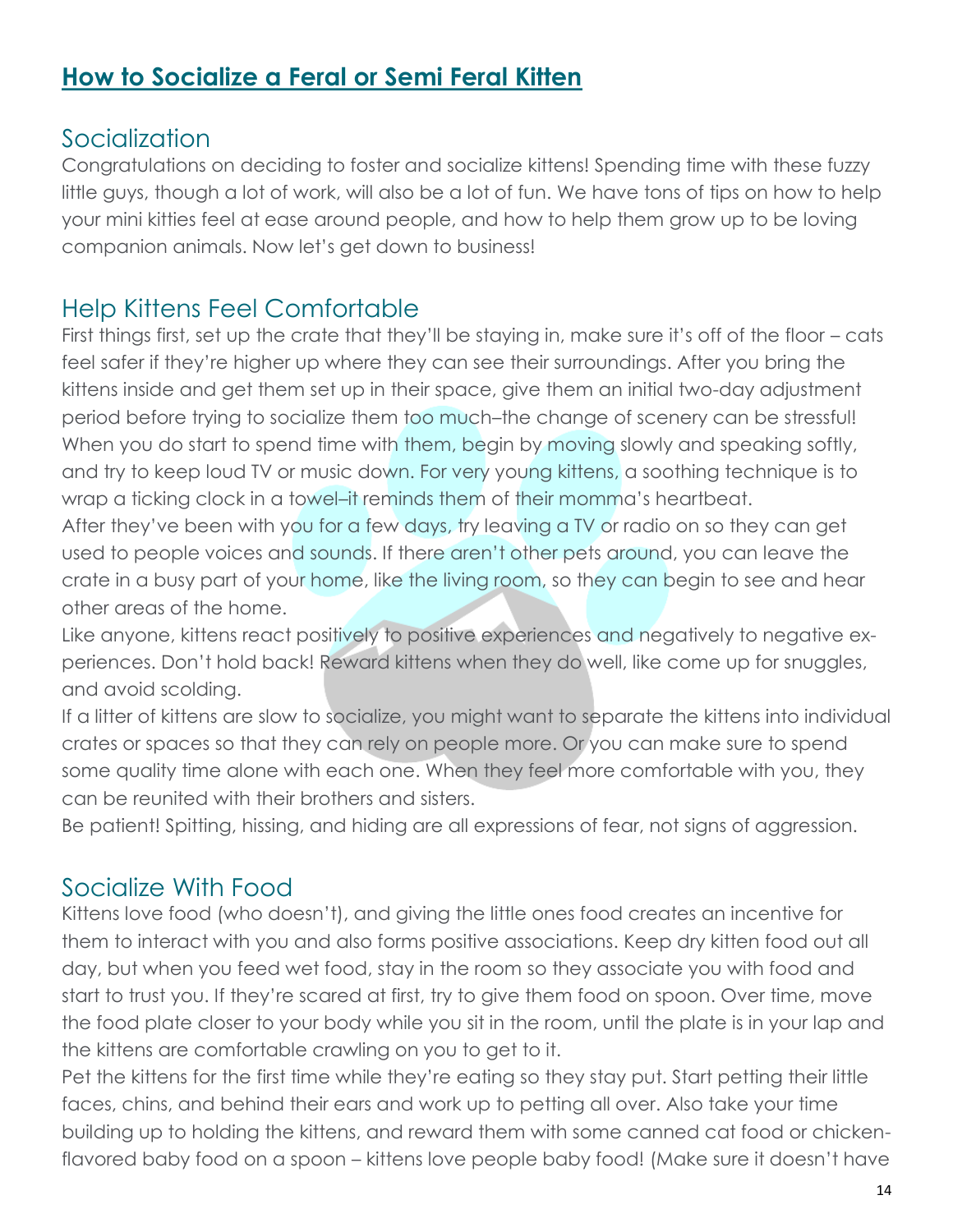onion—it's toxic to cats.) Don't give kittens food on your finger though, and don't allow them to play with your hand, or bite or scratch you. A bite from even a young kitten can be painful! Plus, it teaches the kittens that biting is OK (which it's not!).

## Socializing With Play

Playing with kittens can help them build trust for people. At least two hours a day of play (all together or broken up) can do the trick – it will go by fast, don't worry! Take time to socialize each of the kittens in a litter individually, while you're down on their level.

Once you've spent enough time with them that they let you hold them, hold the kittens as much as possible. Make sure they are close to your body so they feel your body warmth and heartbeat. And around 3 to 4 weeks old, kittens will love to play with toys, and you should encourage that!

Once the kittens are comfortable enough to fall asleep on your lap or purr around you, they can move from the kitten room to a larger, kitten-proof room.

## Introduce New Friends

The goal is to socialize the kittens so that they are comfortable around all people and pets and will be happy in their new homes, so introduce them to new some faces! After the initial two weeks, as long as all are healthy, you can introduce kittens to adult animals, but keep a close eye to make sure everyone gets along OK. A neutered tom cat will likely play and groom the kittens, which is too sweet.

## **Precautions**

Kittens that were outside and are still frightened can hurt you if you are not careful, so don't hesitate to wear gloves or protective clothing if you feel it is needed.

Don't take chances. Sometimes you have to scruff kittens by the back of their neck to gain control. To do it safely, use your entire hand and gently but firmly grasp the fur on back of neck without pinching, pull the cat up, and immediately support her hind legs.

## Keeping Kittens Safe

If kittens are in your bathroom, pull the shower curtain up and out of the way, so they can't scale it like the little monkeys they can be, and take all knick-knacks and cleaning products out of the room. And don't keep kittens in a room with a reclining chair. The kittens can be injured or killed if they go inside the chair and accidentally get closed underneath. Double check windows and vents to make sure they are securely fastened – kittens can be little escape artists!

With these tips, the litter of kittens you've taken under your wing will soon be on their way to being fuzzy, cuddly little friends!

*Thanks to our friends at Alley Cat Allies for putting together this socialization information!*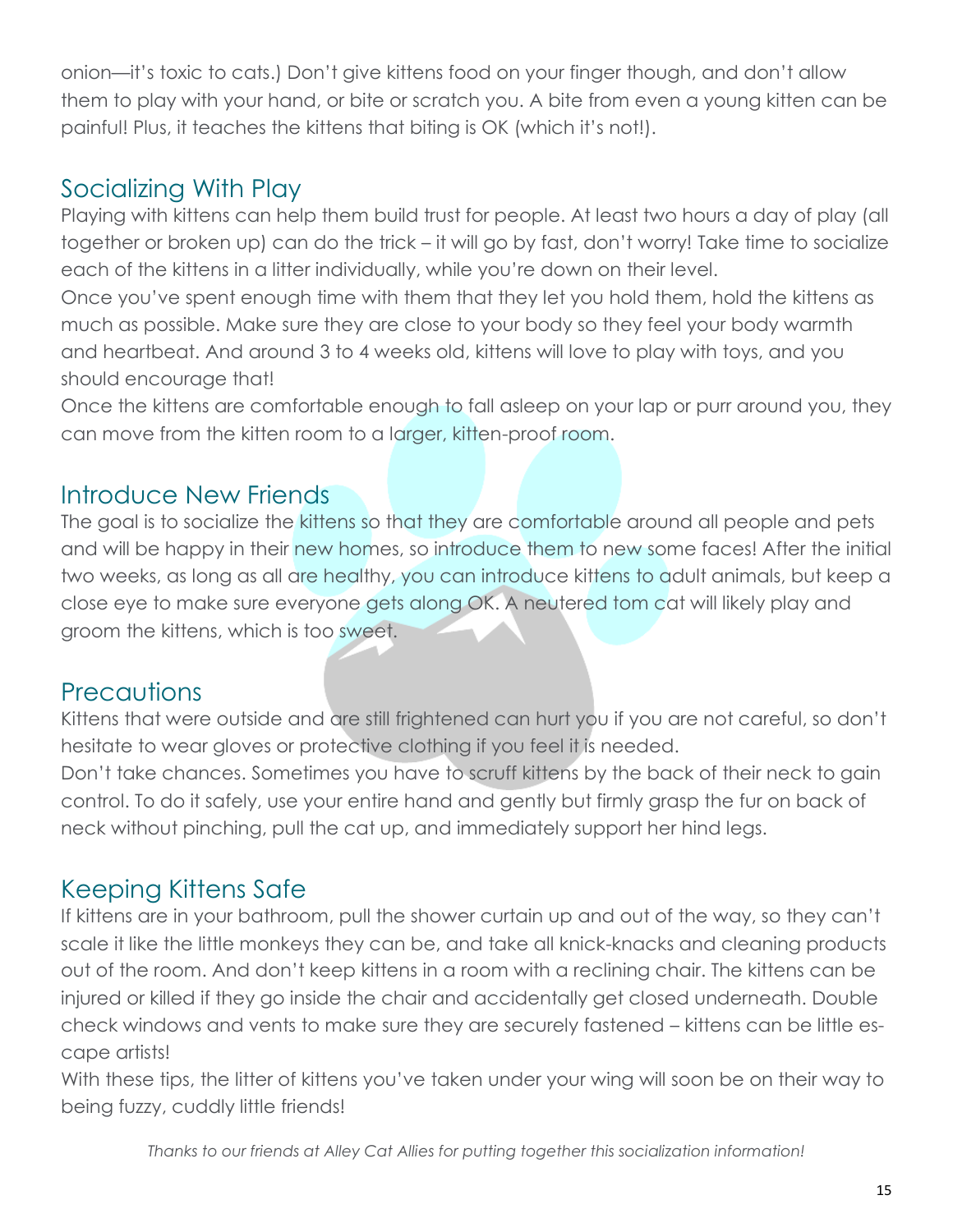## **Foster Dog & Cat Bite Protocol**

#### **Please follow this protocol if your foster pet bites you, a member of your household, or anyone else.**

#### **If a bite occurs:**

- 1. Immediately remove the foster pet to a safe environment, i.e., a crate or other option that both prevents further injury to the person and provides a calm environment for the animal.
- 2. Report the **incident immediately** to the Foster Program Manager, foster@hstt.org/530- 562-7000. If it is an emergency or you need immediate assistance, call or text the emergency foster phone, 530-562-7000. Do not show up unannounced to the shelter with your foster pet. Please make contact with the Foster Program Manager first. A bite doesn't necessarily require the animal to return to the shelter
- 3. Your email should include a detailed description of the incident and photos of any injuries.
- 4. The Animal Programs Director and Foster Program Manager will determine the dog's future placement and any needed behavior modification or training.

#### **If the bite resulted in an injury follow these additional steps:**

- 1. Assess the injured party's need for medical care. (See guidelines below.)
- By CA law, puppies and kittens under the age of 3 months will not have been vaccinated for rabies.

2. If the bite broke the skin (deep scratch, puncture wound, bleeding), it is required by CA state law that the bite be reported and the foster pet be quarantined for 10 days. This can usually be done in the foster home or, be done at HSTT's shelter. If the animal that bit is given a clean bill of health after the determined time period, it could not have passed on the rabies virus at the time of the bite.

#### **Bite Assessment/Wound Care:**

Immediately rinse the bite wound(s) with Betadine solution. If that is not available, rinse the wound in running water for 5 minutes and do not use soap. If the person is undecided if medical attention is needed, here are some guidelines:

- Did the bite break the skin?
	- If no, no further action is required.
	- If yes, see below depending on the type of wound:
- *Scratches: Watch for signs of possible infection - swelling, redness, abnormal discharge. If any of those symptoms occurs, seek medical attention.*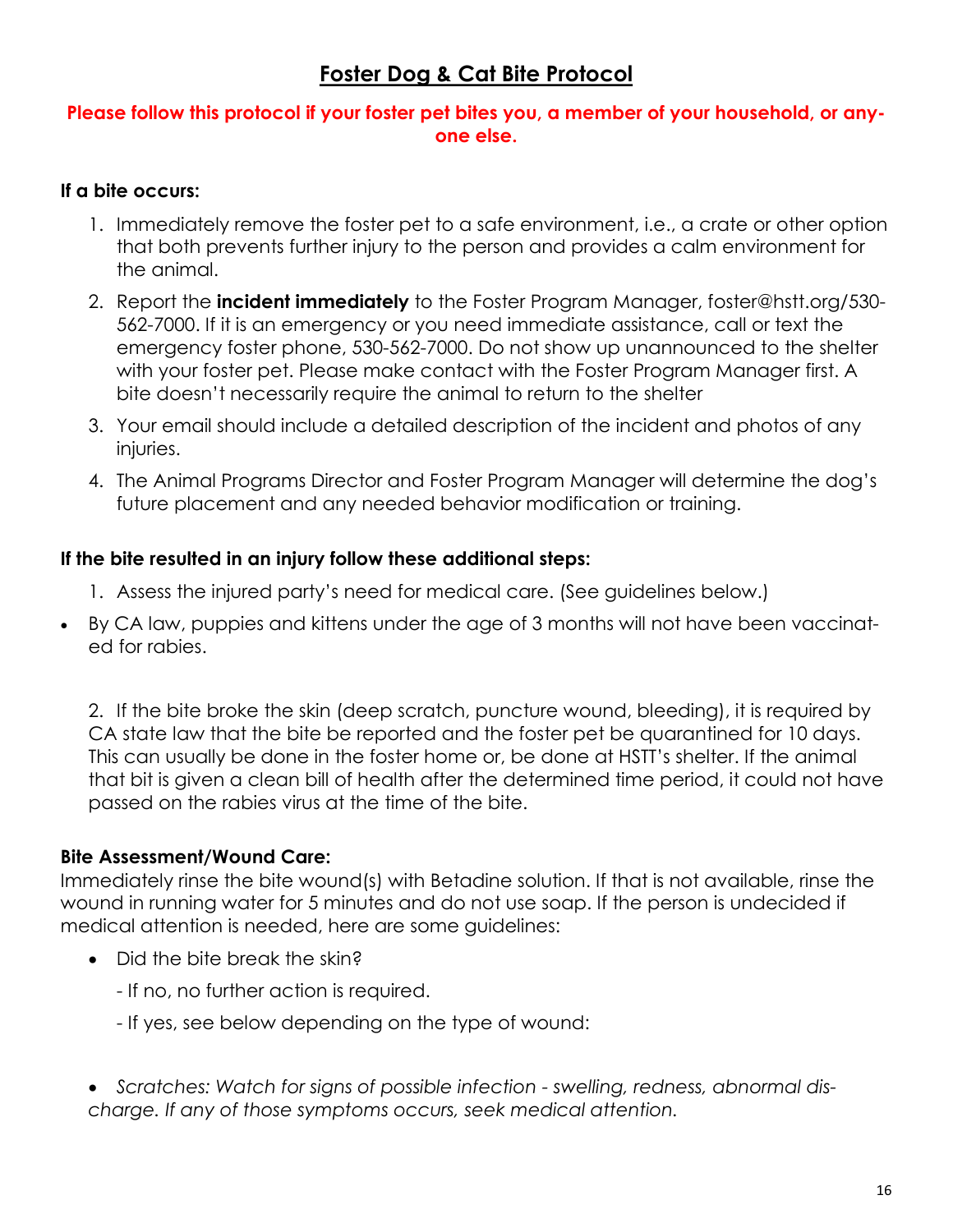- *Punctures: The person bitten may need oral antibiotics. Please seek medical attention IMMEDIATELY to prevent sepsis, loss of function, or even death.*
- *Bleeding: Apply pressure directly to the wound to try to stop the bleeding. If the bleeding is severe call 911.*

*Bites area very dangerous issue and must be reported immediately per HSTT policy. Not doing so can be cause for removal from the foster program. Reporting is especially important for a bite involving a unvaccinated dog. In addition, reporting a bite and the circumstances surrounding a bite enables the HSTT team to potentially develop a more customized plan for your foster dog.* 

*Appropriate medical treatment is also crucial. An infected bite can cost thousands of dollars if not treated immediately and, as stated above, can cause sepsis, loss of function, even death.* 

*HSTT IS NOT liable for any damages relating to a bite or responsible for any medical bill or other cost associated with a bite (including any injury to another animal). However, we can often provide suggestions on what to do after a bite occurs. If you choose not to seek medical help, HSTT IS NOT liable for any resulting consequences.*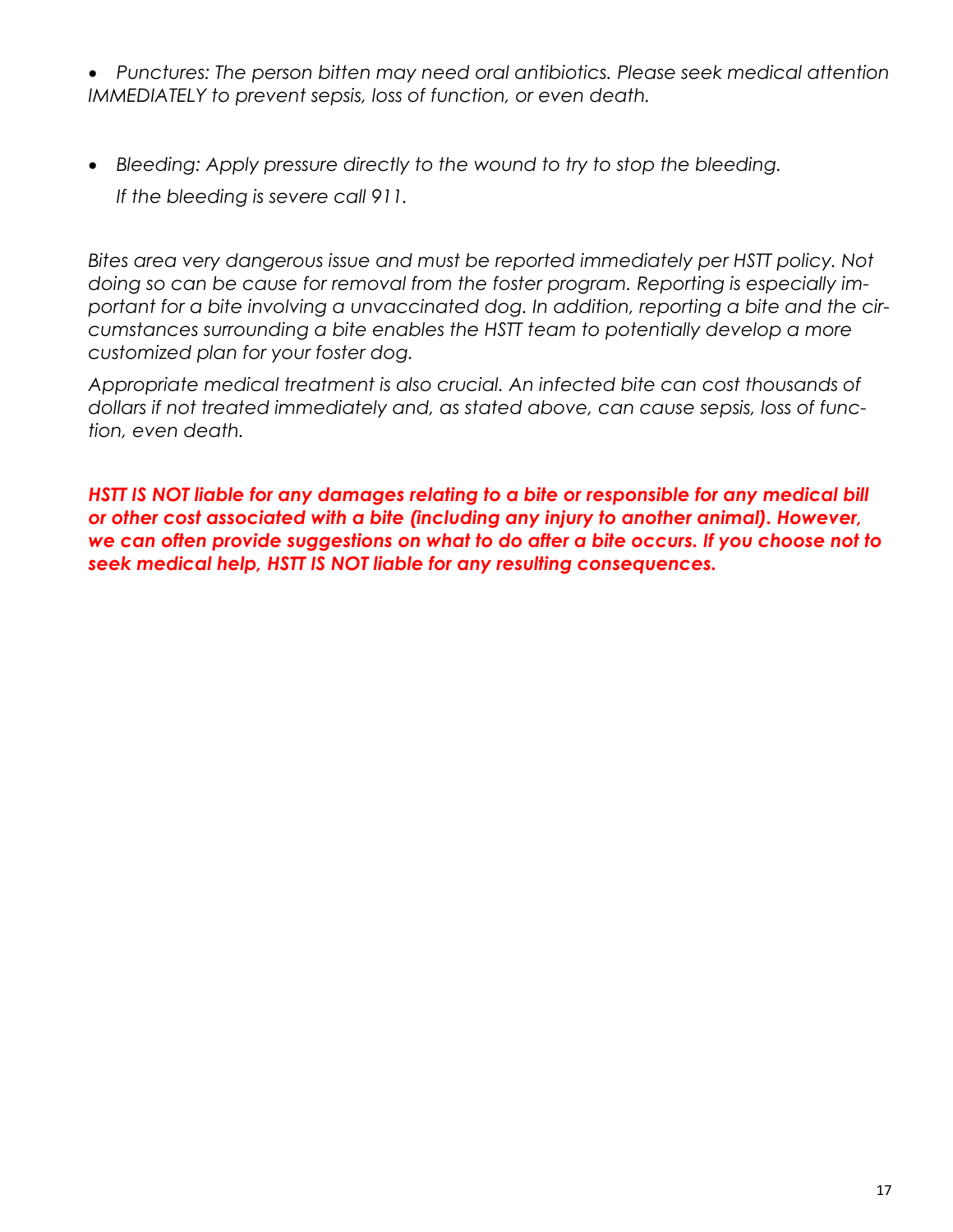### **In Case Of An Emergency**

In the case of an emergency requiring you to evacuate your home, plan to take your foster pet with you to the location you evacuate to. We recommend having a go-bag with the necessities to care for your foster pet ready to go at a moment's notice. Once evacuated, if you cannot continue to provide care and/or housing under these circumstances, please contact us so we can make further arrangements. Please allow at least 48-72 hours for us to find alternative placement as our shelter may be at capacity with other displaced pets. We're happy to place the foster pet sooner, if possible.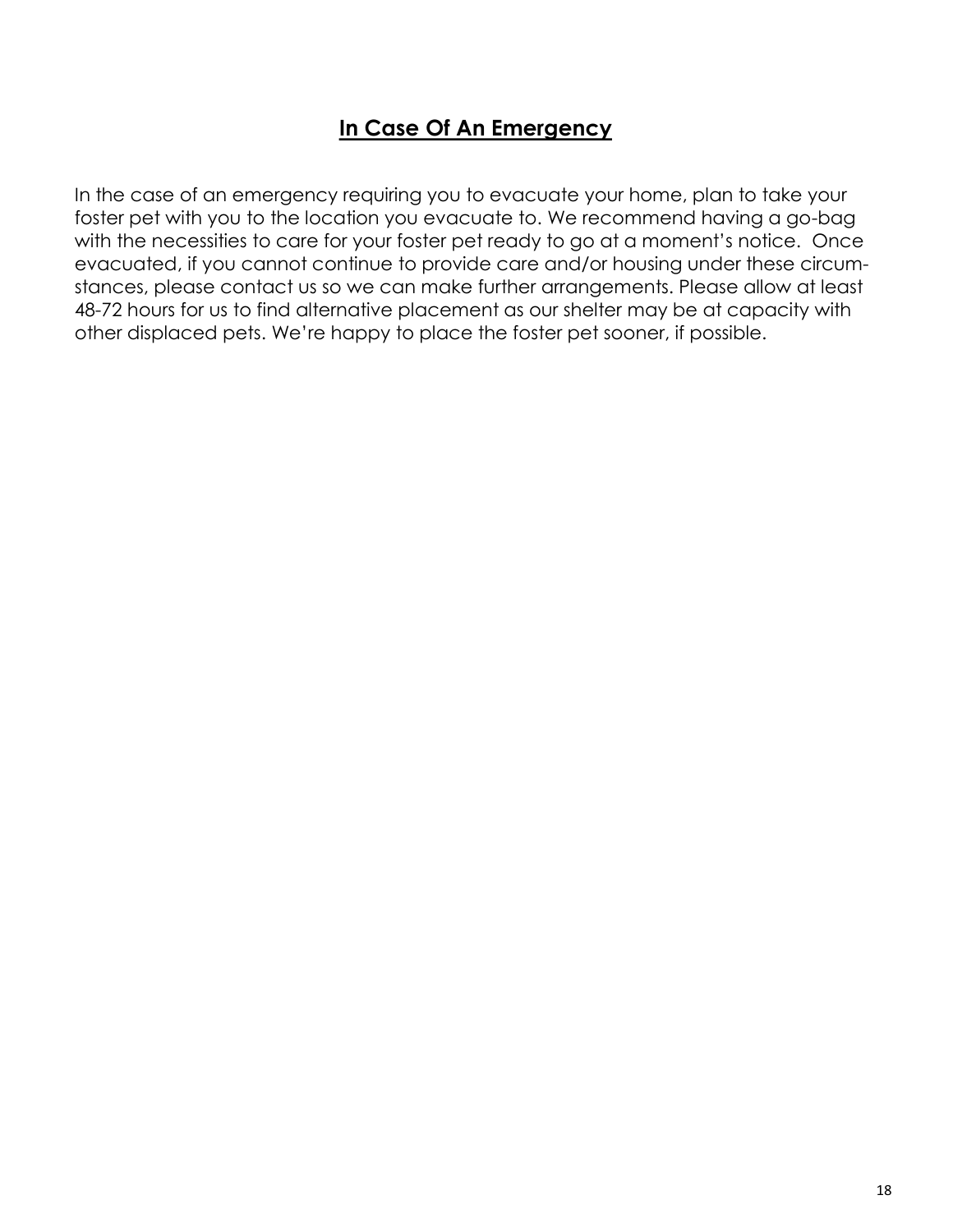## **Lost Foster Pet Protocol**

#### **Please follow the below steps if your foster pet gets lost/loose.**

- 1. The foster parent will notify HSTT's Foster Manager immediately on the emergency foster phone, 530-562-7000.
- 2. The Foster Manager will then inform all HSTT and TOT Animal Services staff starting with HSTT's Executive Director and Animal Programs Director and the TOT's Shelter Supervisor.
- 3. Create a lost report in the joint HSTT/TOT lost/found log.
- 4. HSTT's Foster Manager will create a flyer to post around town as well as electronically from the Lost Dog Flyer Template.
- 5. The poster will include:
	- Photo
	- Name
	- Date lost
	- Last seen location
	- Contact information of the foster and the shelter
	- Description of the animal including weight, age, breed, gender and collar
	- Any special instructions: ie. Shy/fearful do not approach
- 5. Post the electronic version of the flyer to Truckee/Tahoe People, Lost/Found Dogs of Truckee-Tahoe, HSTT Volunteers and HSTT Alumni Facebook pages.
- 6. Gather a group of staff and volunteers to canvas the area where the dog was lost.
- 7. Leave food and familiar smelling clothing or blanket items on the porch or near the front door of the fosters home.
- 8. Consider setting a live trap.

#### **When the missing pet is found**

- 1. If the pet appears to be in fairly decent shape coordinate with the shelter medical staff for an examination.
- 2. If the pet is injured or seems in distress, take them to SVS emergency vet immediately and notify HSTT's Animal Programs Manager and medical staff of the situation.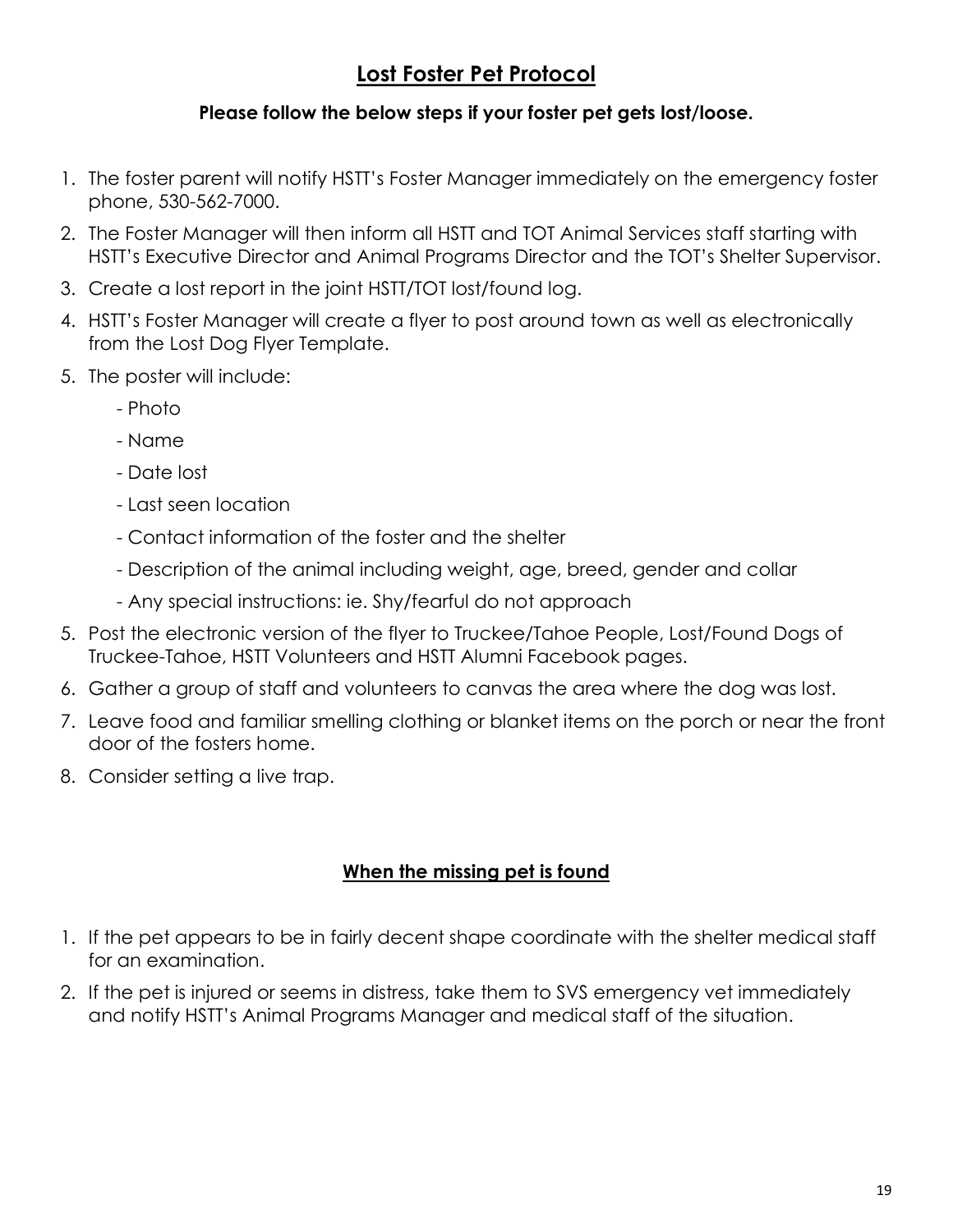

## Dog's Name

## LAST SEEN LOCATION AND DATE

Description of the animal including weight, age, breed, gender and collar

Any special instructions: ie. Shy/fearful do not approach

## Contact information of the foster **AND THE SHELTER**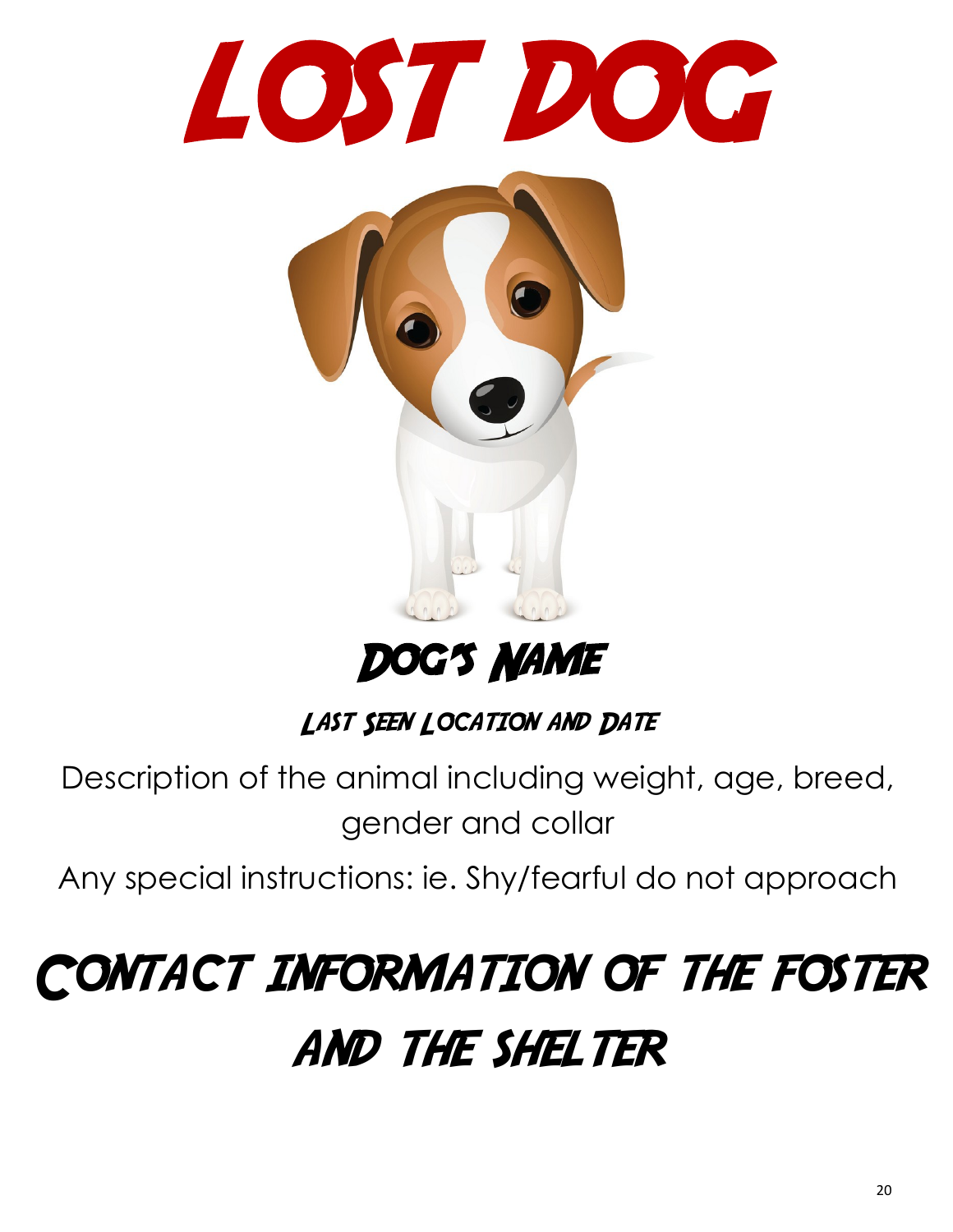## **Helping Your Foster Pet Get Adopted**

Please review the following steps that can help market your foster pet and get them into their forever home faster!

#### **Good quality photos**

Headshots and full body photos of your foster pet are usually the best. The picture should be bright, clear and in focus. Having your foster pet looking directly at the camera can make for a powerful photo.

#### **Good quality videos**

Videos should be shot in a wide angle, so hold your phone sideways when taking a video. Video's should be 1 minute or less.

#### **Fill out the foster survey**

Completing the survey is an important part of fostering and helps shelter staff in getting to know the animals personality better so that they can place them in the best forever home!

#### **Posting on your personal Facebook or Instagram pages**

Posting photos and updates of your foster pet on your personal social media sites. Please make sure that you include they are available for adoption through the Humane Society of Truckee-Tahoe and provide that they can contact us via email at adoptions@hstt.org or by calling 530-587-5948

#### **Word of mouth**

By simply telling you friends, family members, neighbors, etc. about your amazing foster pet can create potential adopters. If someone is interested make sure they know they must contact HSTT by emailing adoptions@hstt.org or by calling 530-587-5948 to move forward with the adoption process.